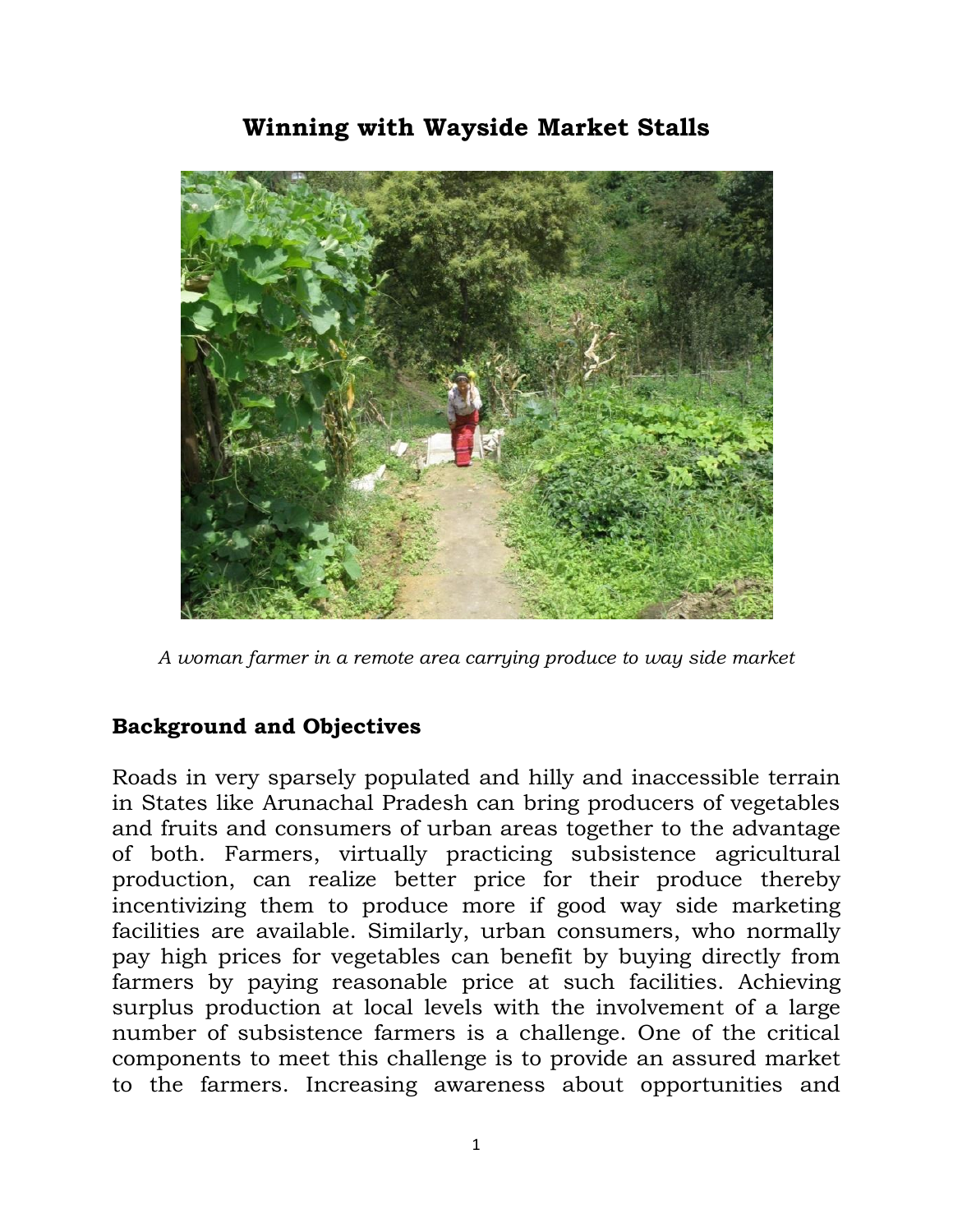capacity building of farmers coupled with public investment in the state has generated entrepreneurial zeal among some of hardworking farmers who are now resorting to commercial production of vegetables. However, limited surplus production mostly from scattered production areas with poor connectivity makes it difficult for majority of rural farmers or aggregators to bring the produce to major urban markets. The situation is far worse for farmers in the case of perishable fruits and vegetables.

Selling of fruits and vegetables at the wayside of major connecting roads is a common phenomenon in hilly areas, more particularly during winter harvesting season. The involvement of women is a notable feature in such selling. Farmers from far flung areas use their own means to bring their meager surplus near the wayside of roads in anticipation of selling them directly to travelling consumers. Such farmers hardly get any infrastructure support unlike in conventional markets where there are sheds and other facilities. With the sole aim of assuring remunerative prices to the farmers, Arunachal Pradesh has made amendment in the Agricultural Marketing (Regulation) Act-1989 in the year 2006 permitting direct marketing by growers and contract farming, has also been allowed.

## **Intervention**

In the year 2009, Department of agriculture, Government of Arunachal Pradesh with the objective to augment production of vegetables and fruits, decided to make a demand side intervention under RKVY aimed to help numerous small farmers who sell their limited produce mostly at wayside of roads. The intervention targeted farmers of villages / areas with limited road connectivity. It was envisioned that support to growth of way side markets will encourage aggregation by farmers themselves. The markets will connect the small farmers to tourists / travelers if not traders thus leading to better price realization. The sheds will protect mostly women and old farmers from adversity of climate during the trading period.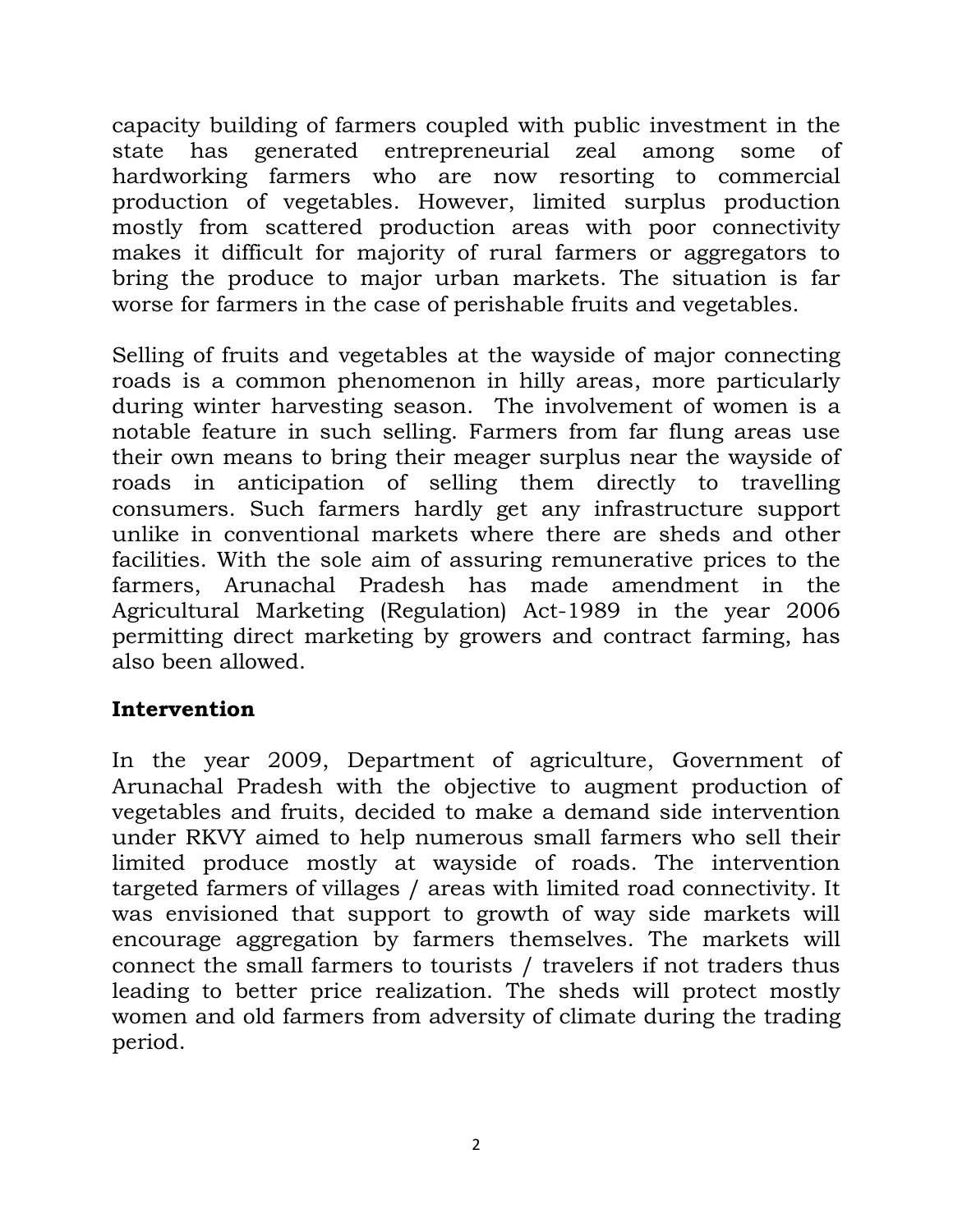

*A way side market selling fruit*

The project, initiated in the year 2009-10 with an outlay of Rs. 1.8 Cr, supported construction of designed sheds at 60 select wayside markets spreading over 16 districts of the state. During 2010-11, 66 more such markets sheds were taken up for. The state government further decided to earmark these way side market sheds exclusively for women and old farmers. The endeavor is to encourage direct selling to consumers thus ensuring maximum price benefit to the farmers.

Typically a way side shed constructed under the programme provides a plinth area of 432 sq ft. It also has provision for properly keeping and displaying their produce. A shed costs Rs. 300000 which is supported under RKVY as 100 % grant.

The demands for support under the project came from local Panchayats who in turn volunteered to donate community land for this purpose. The project provided for investment on infrastructure like tin roofed sheds with concrete, elevated floor or wooden racks, etc. The infrastructure constructed in each way side market is largely semi permanent in nature and will require expenditure on maintenance. The department of agriculture is exploring ways to ensure recovery of maintenance cost which includes nominal rent collection through agriculture produce market committees.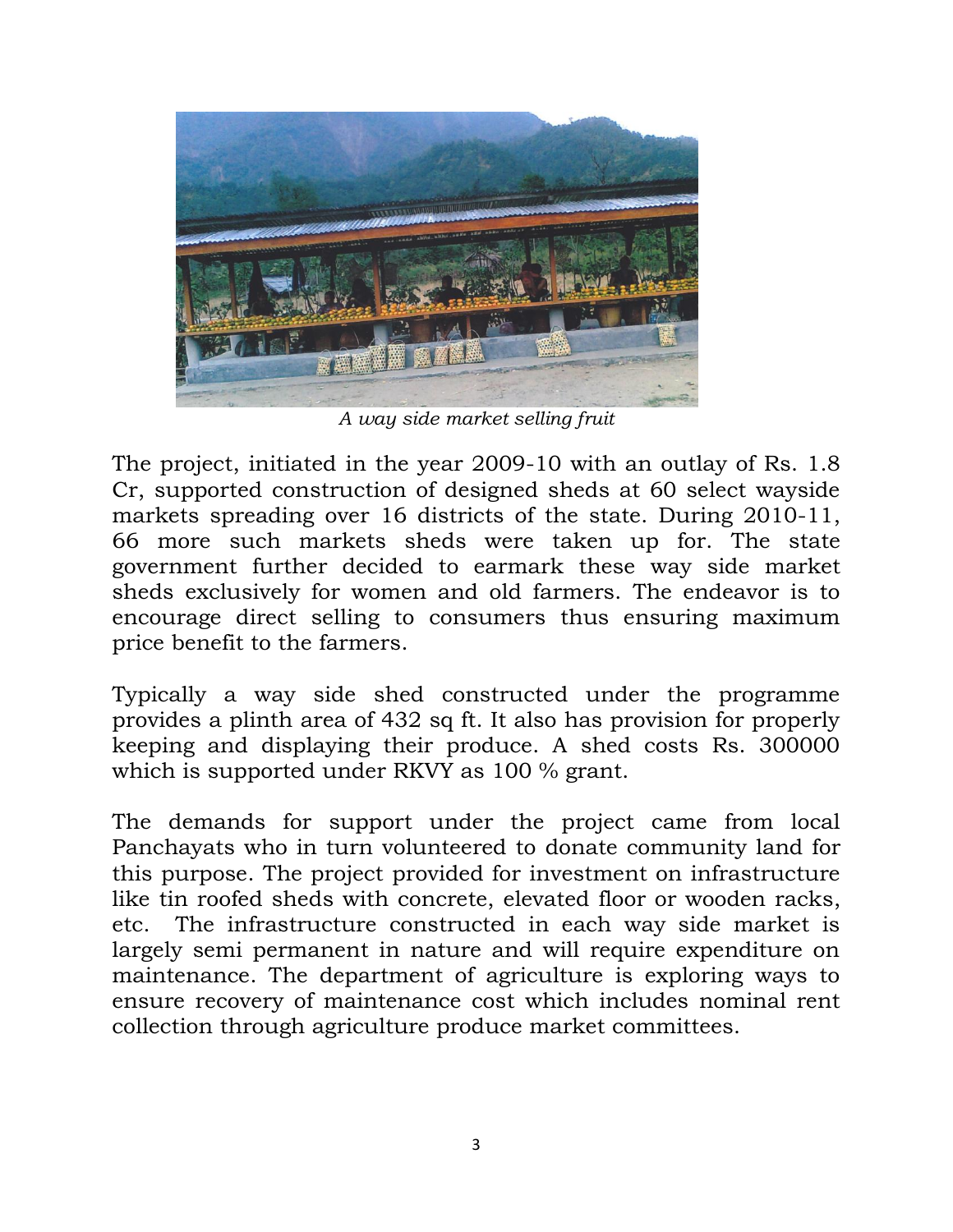The project was an instant success in terms of infrastructure creation and engagement of people and their institutions. Farmers have been using the new sheds, to their advantage.

## **Outcome**



*Panchayat members and mostly women farmers actively involved in managing a way side market shed.*

"The wayside market-shed is a gift to women farmers of my village who are now encouraged to produce/ aggregate more for selling. Travelers prefer to purchase from our shed. Farmers struggle to get space under the shed during busy trading seasons. Many are selling outside the shed area alongside the road. There is ample scope to improve design and provide other amenities. At the panchayat we are determined to maintain the shed necessarily involving users."

Ms.Tana Yakhi, Panchayat Member and Chairperson Upper Sher Village, CD Block: Kimin, Papumpare District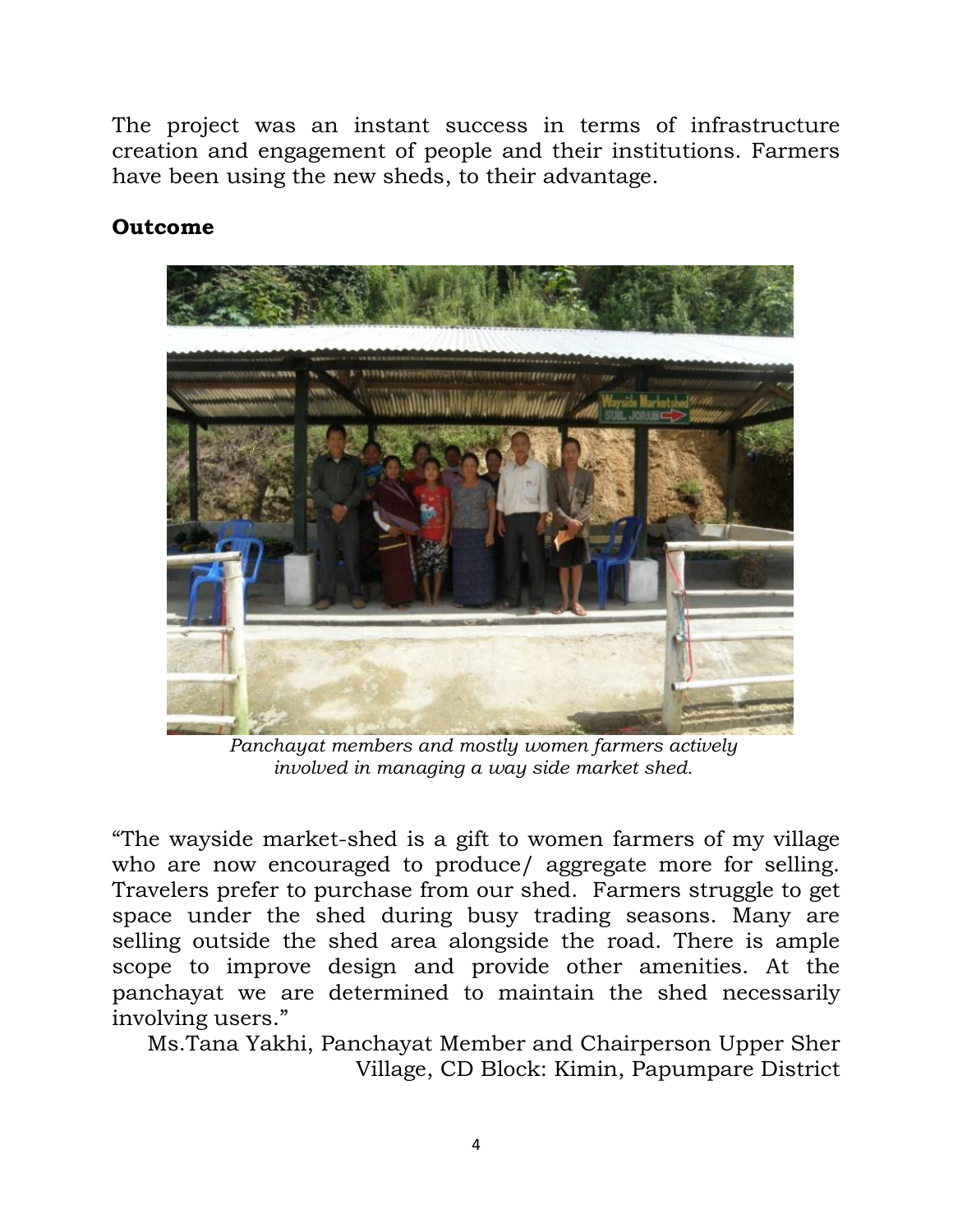

"My home is around 3 km from here. Travel on foot is the only option. I try my best to aggregate and bring my meager produce to this wayside market almost every day. This is the only place where I can meet my friends from distant places and discuss many things." Ms. Achu, A woman farmer using wayside market facility



*Small time aggregation of green chilies to be transported to markets in bordering Assam*

The markets in many places are increasingly becoming points of aggregation and farmers now have the dual option of both selling either to consumers or to traders.